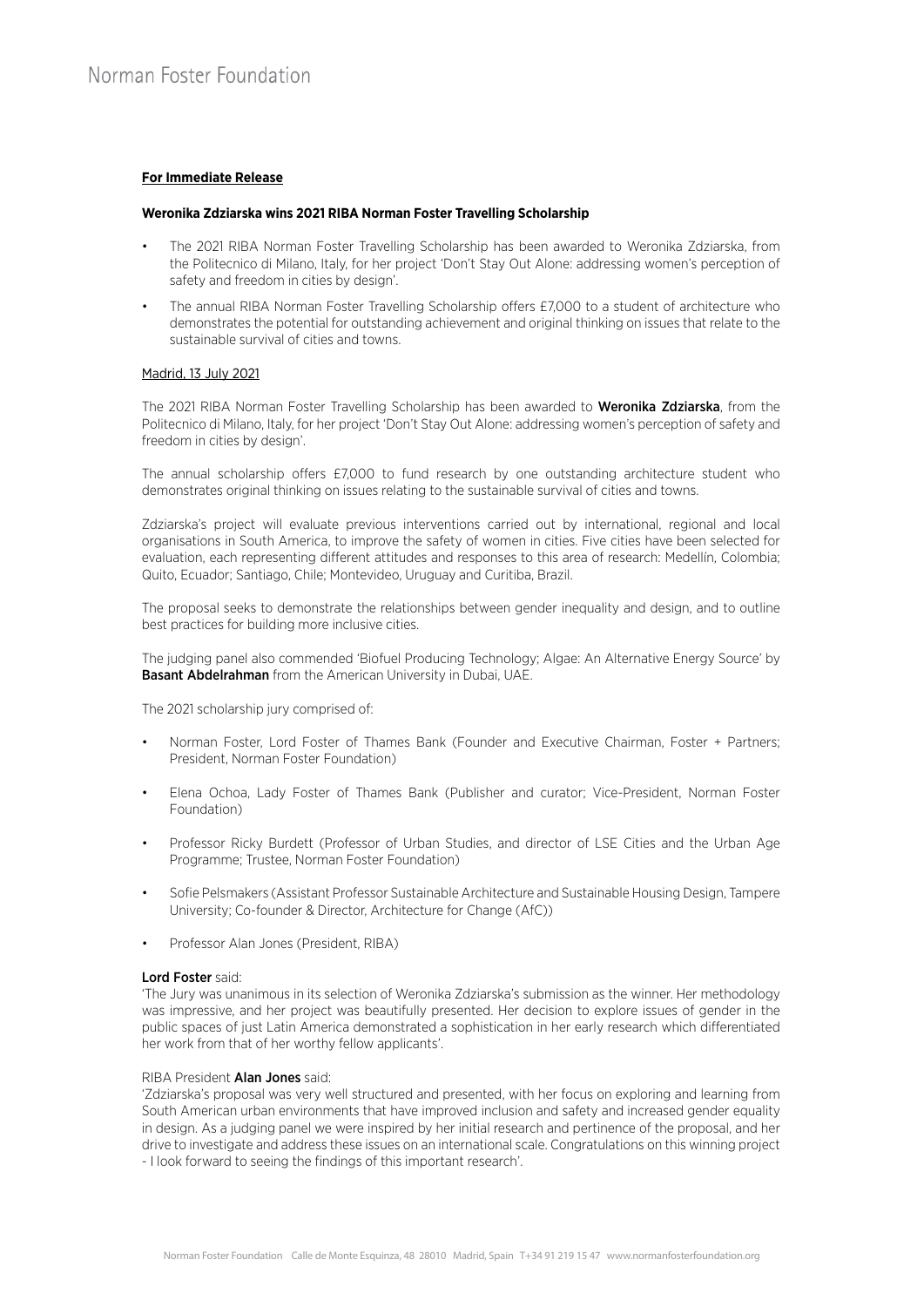# **Notes to editors:**

- Press contact Emily Stallard [Emily.Stallard@riba.org](http://Emily.Stallard@riba.org) / +44 (0)20 7307 3813
- Press images can be downloaded [here.](https://riba.app.box.com/s/afvmjupw0u4e6ip6z7tkmxh5ojfb9eb4)
- The RIBA Norman Foster Travelling Scholarship, supported by the Norman Foster Foundation, is now in its fifteenth year and is intended to fund international research on a topic related to the sustainable survival of our towns and cities, in a location of the student's choice. Past RIBA Norman Foster Scholars have travelled through the Americas, Europe, Africa, South East Asia, the Middle and the Far East, and Russia. This year, in response to global travel restrictions, students could alternatively submit a proposal to research a topic in their home country.
- The Scholarship was established in 2006 by the Norman Foster Foundation with Foster and Partners, in association with the RIBA. In every other respect there is no link, financially or legally, between the Norman Foster Foundation and Foster and Partners.
- Past recipients of the RIBA Norman Foster Travelling Scholarship:

2020: Iulia Cistelecan - London School of Architecture, UK - 'Life Between Shelters: Refugee camps of today becoming cities of tomorrow'

2019: Siti Nurafaf Ismail - University of Malaya, Malaysia - 'Architecture of Humility'

2018: Steven Hutt - University of Greenwich, UK - 'East of Eden'

2017: Chloe Loader - University of Lincoln, UK - 'Emerging Cities: Sustainable Master-Planning in the Global South'

2016: Abel Feleke - University of Western Australia - 'Weaving the Urban Fabric: Examining the Significance of Community'

2015: Charles Palmer - University of Sheffield, UK - 'Cycling Megacities'

2014: Joe Paxton - Bartlett (UCL), UK - 'Buffer Landscapes 2060'

2013: Sigita Burbulyte - Bath University, UK - 'Charles Booth Going Abroad'

2012: Thomas Aquilina - University of Edinburgh - 'Material Economies: Recycling Practices in Informal Settlements Along African Longitude 30'

2011: Sahil Bipin Deshpande - Rizvi College of Architecture, India - 'Sanitation: A Case Study across Eight Metropolises'

2010: Andrew Mackintosh - Robert Gordon University, UK - 'In Search of Cold Spaces'

2009: Amanda Rivera – University of Bio Bio, Chile - 'Ancestral Cities, Ancestral Sustainability'

2008: Faizan Jawed Siddiqi - Rizvi College of Architecture, India - 'The Role of Public Transport in Shaping Sustainable Humane Habitats'

2007: Ben Masterton-Smith – Bartlett (UCL), UK - 'Emerging East: Exploring and Experiencing the East Asian Communist City'

• The Royal Institute of British Architects (RIBA) is a global professional membership body that serves its members and society in order to deliver better buildings and places, stronger communities and a sustainable environment.